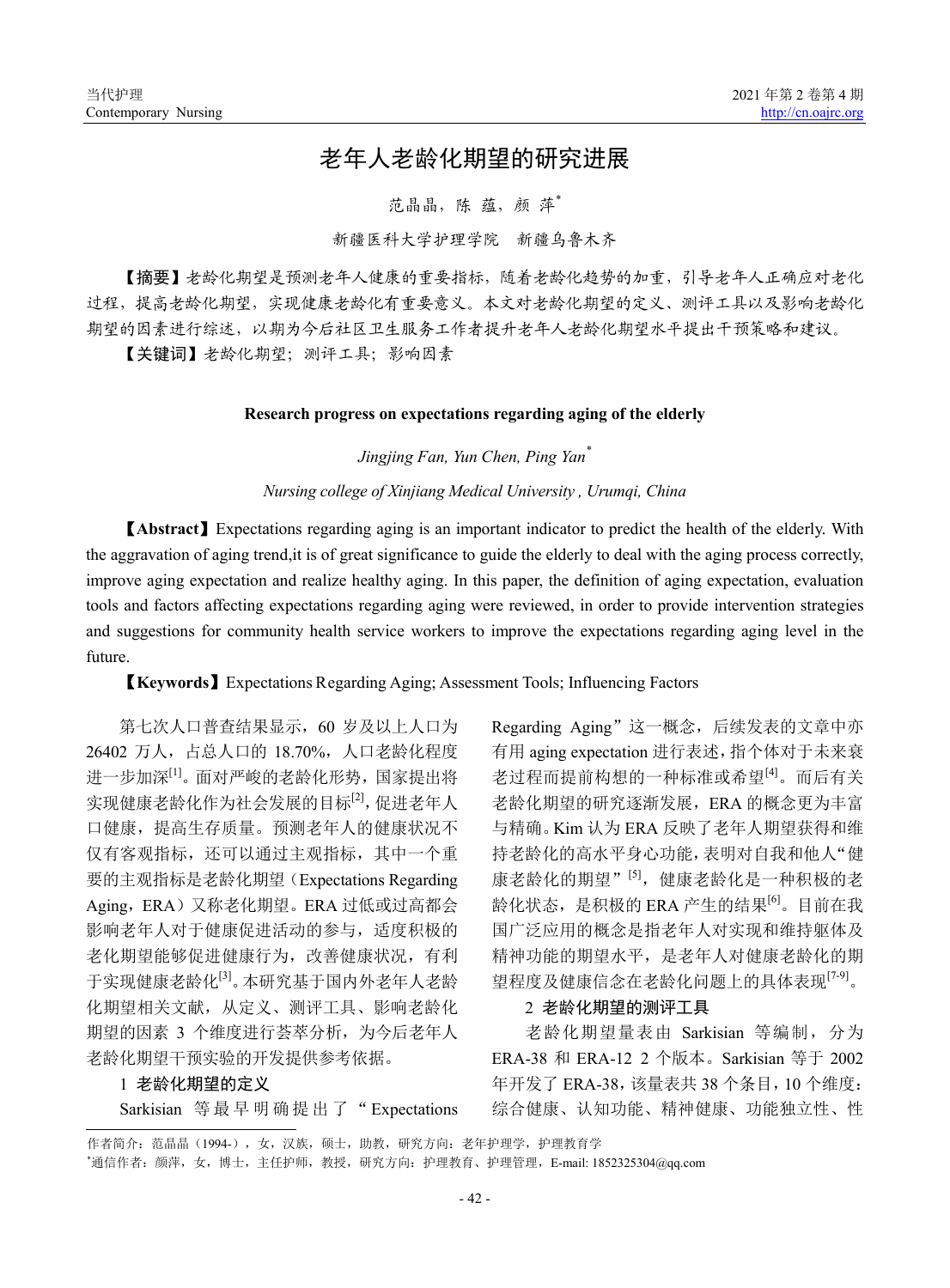功能、疼痛、尿失禁、睡眠、疲乏、外貌。量表条 目采用 Likert 4 级评分法计分,其中条目 1、9、11 和 34 采用反向计分,得分越高表明老化期望水平越 高。总量表 Cronbach α 系数为 0.94[4]。2005 年 Sarkisian 等在 ERA-38 的基础上开发了简易 ERA 测 量工具 ERA-12。包括躯体健康期望(physical health, PH)、精神健康期望(mental health, MH)、认知功能 期望(cognitive function, CF)3 个分量表, 共 12 个条 目,各条目均采用采用 Likert 4 级评分法计分,得分 越高提示 PH、MH、CF 水平越高<sup>[10]</sup>。在我国, 程 建超等引进 ERA-38,对其进行汉化和信效度检验, 形成了中文版老龄化期望量表。量表包含 4 个维度 (身体健康、精神健康、认知功能和功能独立性)、 21 个条目,信效度较好,可作为老年人老化期望的 测评工具[11]。土耳其和新加坡学者[12-13]分别进行了 ERA-12 的信效度检验, 证实了 ERA-12 是一个可靠 和有效的工具,可以用来衡量老龄化期望。Li 等[14] 在我国首次应用 ERA-12,研究结果显示在我国老年 群体中也具有良好的信效度,与上述学者的研究结 果一致。ERA-12 已成为目前 ERA 使用最广泛的测 量工具。

3 影响老龄化期望的因素

3.1 社会人口学因素

Sarkisian 等的研究显示,老年男性的老化期望 水平高于女性,赖先婷[15]等的研究结果也证实了这 一点,这可能与"男主外、女主内"的传统思想有 关,认为女性的社会地位和社会资源的获得性显著 低于男性。文化程度高的老年人老龄化期望水平相 对较高,Hawkley<sup>[16]</sup>等也得到了相同的研究结果。 文化程度高的老年人,会更加关注自身健康,健康 素养的水平也相对较高,维持躯体与生理健康的期 望水平就越高。

3.2 生理健康

Kim [5]的研究表明, 老化期望不仅可以直接影 响老年人健康状况,还可通过健康促进行为的中介 作用对健康状况产生间接影响。Soojeong Yang<sup>[17]</sup>等 发现促进健康的生活方式与老龄化期望呈正相关, 经常锻炼的老年人老化期望水平高于不锻炼的老年 人。Andrews 等[18] 对城镇居家老年人的研究显示, 老年人老龄化期望与 2 年内高强度体育活动的参与 程度有关,参加体育锻炼对缓解老龄化有积极作用。

Aili I<sup>[19]</sup>等发现积极的老龄化期望与更多的体力活 动和更好的体能呈正相关,ERA 在老年人采取积极 的身体锻炼方式方面发挥着重要作用,并可能影响 健康结果。

3.3 心理健康

抑郁会使老年人情绪低下、失眠焦虑等,从而 使其生活质量严重下降<sup>[20]</sup>。老年人 ERA 水平受到抑 郁、孤独感等负性情绪的影响<sup>[3]</sup>。赵彤也发现, 抑 郁可导致老年人对生活失去兴趣,用消极态度对待 衰老,老龄化期望降低<sup>[8]</sup>。Li 通过对 550 名老年人 进行问卷调查和面对面访谈发现,74.7%的参与者认 为"老年人抑郁是正常的",统计分析显示抑郁是 影响中国老年人 ERA 的因素<sup>[14]</sup>。CATHERINE A. S 等通过焦点访谈老年人对老龄化的期望,编码转录 后,发现老年人最常描述焦虑。孤独感也是老龄化 期望的重要影响因素<sup>[21]</sup>。赖先婷结果显示<sup>[15]</sup>, 老年 人的孤独感越强,其老化期望水平越低,李彩福等 <sup>[3]</sup>、Pikhartova<sup>[22]</sup>等的研究结果也证实这一观点。 Mona Moien 等<sup>[23]</sup>将老年女性作为研究对象, 发现在 心理健康领域,有更积极老龄化期望的老年女性, 会更容易感知到社会支持以及有更低水平的孤独 感。Mary C 等[24]纵向对比了新冠病毒全球大流行之 前和疫情期间的老龄化期望水平,横向调查了老年 人与年轻人对新冠疫情的态度、孤独感以及老龄化 期望的差异性。结果显示老年人对老龄化期望保持 相当稳定,老龄化期望高的人心情更愉快,较高的 孤独感得分与较低的 ERA 得分显著相关。

3.4 社会支持

家庭是社会支持的主要来源,一项匈牙利的横 断面研究用于调查老龄化期望,绝大多数人希望得 到家庭的帮助与支持<sup>[25]</sup>。Kweon 等人<sup>[26]</sup>研究发现家 庭功能越好的老年人其老化期望水平越高。良好的 家庭氛围可使老年人获得归属感与安全感, 提高老 年人的身心健康,激发积极的老龄化期望。尤其是 配偶,可以各方面相互支持,减少负面情绪的产生。 而缺少老伴陪伴和家庭关怀的老年人容易感到孤 独,易丧失维护自身健康的信心,降低老龄化期望。

国内一项研究表明,社会支持能正向预测老化 态度<sup>[27]</sup>。老年人通过获得物质及情感支持, 能够增 加社会交往和情感交流,提高老化期望及生活满意 度。社会支持较好的老年人,通过给他人提供物质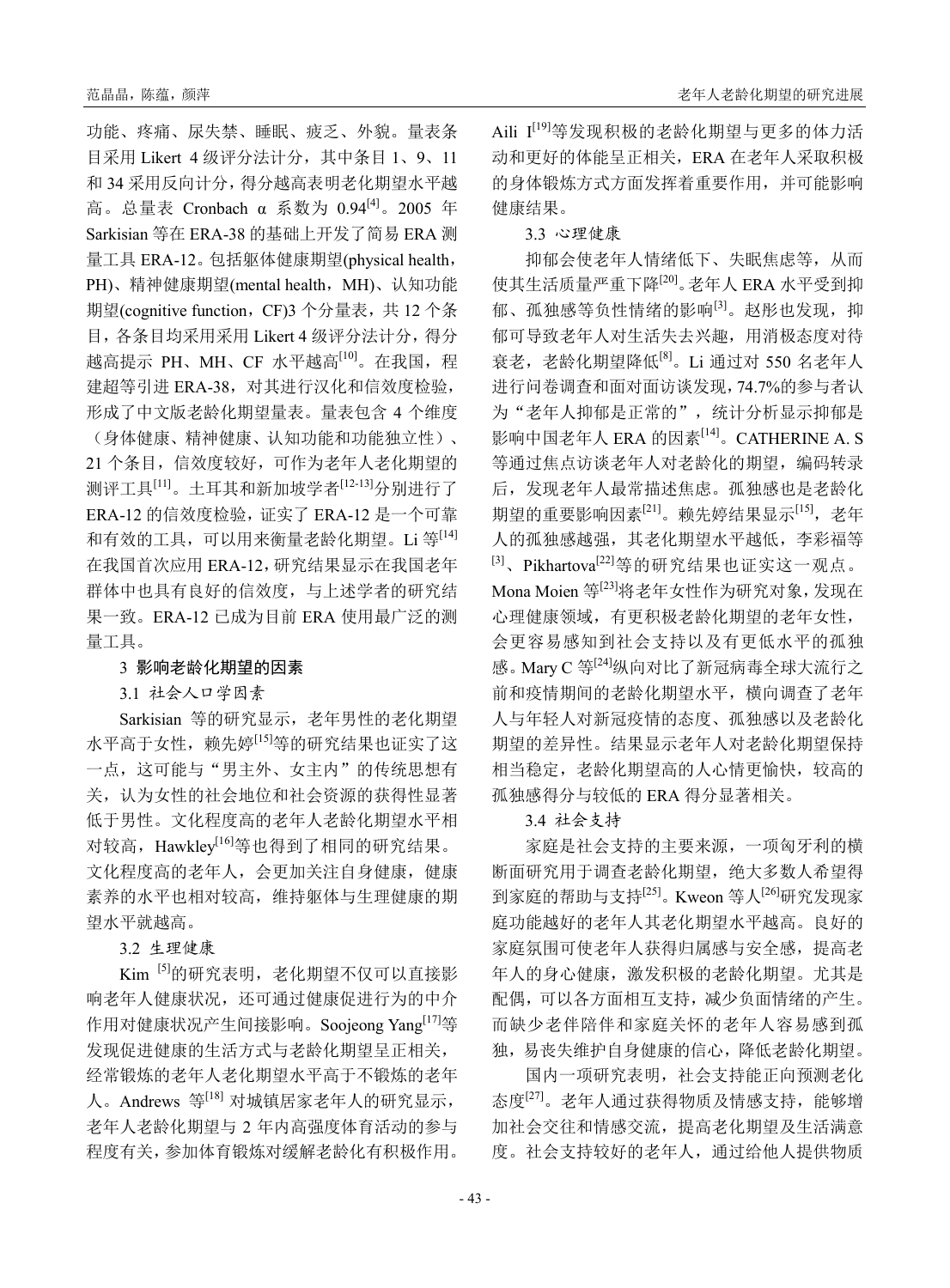及精神等方面的支持,实现自我满足,提高对老龄 化的期望。徐美君发现老年人实际上不仅需要获得 支持,也愿意向他人提供支持[28],发挥社会价值。 互惠性的社会关系对身心健康有积极促进作用,老 年人从而可积极地体验老化,维持较高的老龄化期 望水平。国外的一项研究将老龄化期望与社会领域 联系起来,结果显示老年人保持或加强他们的社会 网络联系和支持,可产生更加积极的老化期望[29]。

3.5 自我效能

自我效能感高的人认为自己能力强,接受更具 挑战性的目标,更倾向于出色地完成任务,这种感 知能力在改善心理健康和功能以及坚持锻炼方面发 挥着重要作用。菲律宾的学者 Johnny Julvesano Yao Jr[30]研究发现老龄化期望和自我效能可以预测健康 生活方式的参与程度,且自我效能感在各变量间有 显著的中介作用。有积极的老龄化期望的人可以对 健康的自我效能感和促进健康的生活方式产生有利 的影响,这种对健康自我效能感的影响反过来又会 影响人们对促进健康的生活方式的参与,赖先婷的 研究也证实这一观点。老年人的自我效能水平越高, 妥善处理遇到问题的能力越强,在应对老化过程中 不断积累经验、提高社会适应性,提高老龄化期望, 增强应对老龄化的信心。

4 小结

目前我国人口老龄化面临着巨大压力和严峻挑 战,健康老龄化是推进老年健康服务供给侧结构性 改革的主要参考框架,如何帮助老年人成功度过老 化过程是社会焦点问题,积极的老龄化期望是健康 老龄化的重要因素之一。社区卫生

服务人员应该重点关注文化程度低且独居的老 年女性,鼓励老年人参与各种活动,指导体育锻炼, 满足其情感需求,提高老年人自我效能,引导老年 人正确面对变老过程,达到健康老龄化水平,实现 真正的老有所用、老有所为。

#### 参考文献

[1] 国家统计局.第七次全国人口普查公报(第五号) [EB/OL].

http://www.stats.gov.cn/tjsj/tjgb/rkpcgb/qgrkpcgb/202106/ t20210628\_1818824.html

[2] 中华人名共和国卫生健康委员会.中共中央国务院印发

《"健康中国 2030"规划纲要》[EB/OL].

http://www.gov.cn/zhengce/2016-10/25/content\_5124174. htm

- [3] 李彩福,刘海宁,李现文.老年人老龄化期望的影响因素 [J].中国老年学杂志,2018,38(06):1500-1501.
- [4] Sarkisian CA, Hays R, Berry SH, et al. Expectations regarding aging among older adults and physicians who care for older adults[J]. Medical Care, 2001, 39(9): 1025- 1036.
- [5] Kim SH. Older people's expectations regarding ageing, health-promoting behaviour and health status[J]. J Adv Nurs, 2009, 65(1): 84-91.
- [6] 何耀,杨姗姗.健康老龄化与老年流行病学研究进展[J]. 中华流行病学杂志,2018,39(03):253-257.
- [7] 赵青,张海莲,嵇艳,刘海宁,陈珮,李现文.老龄化期望的概 念分析[J].中华现代护理杂志,2019(10):1313-1316.
- [8] 赵彤,李佳祺,邢凤梅.老年人感知年龄歧视、抑郁及老化 期望的相关性[J].护理研究,2021,35(11):2062-2064.
- [9] 李现文,刘海宁.老化期望对功能性健康状况的影响:休 闲活动的中介作用及城乡因素的调节作用[J].中国卫生 统计,2014,31(05):793-795.
- [10] Sarkisian CA, Steers WN, Hays RD, et al. Development of the 12-item expectations regarding aging survey[J]. Gerontologist, 2005, 45(2):240-248.
- [11] 程建超,曹硕,唐惠艳,汪凤兰,张小丽,邢凤梅.老年人老化 期望量表的汉化及信效度检验[J].护理学杂志, 2020, 35(20):83-86.
- [12] Beser A,Kucukguclu O,Bahar Z,et al. Study of validity and reliability of the scale regarding the expectations about aging[J].Healthmed,2012,6(9):3107-3113
- [13] Joshi VD, Malhotra R, Lim JF, et al. Validity and reliability of the expec-tations regarding aging(ERA-12) instrument among middle-aged Singa-poreans[J]. Ann Acad Med Singapore, 2010;39(5):394-8.
- [14] Li X, Lyu Q, Li C, et al. The relationship between expectation regarding aging and functional health status among older adults in Chinas[J]. J Nurs Scholarsh, 2013, 5(4): 328-335.
- [15] 赖先婷,张杰兰,徐铁飞,佘程宏,鞠梅.社区老年人老化期 望现状及影响因素研究[J].护理学杂志, 2021, 36(11): 81-84.